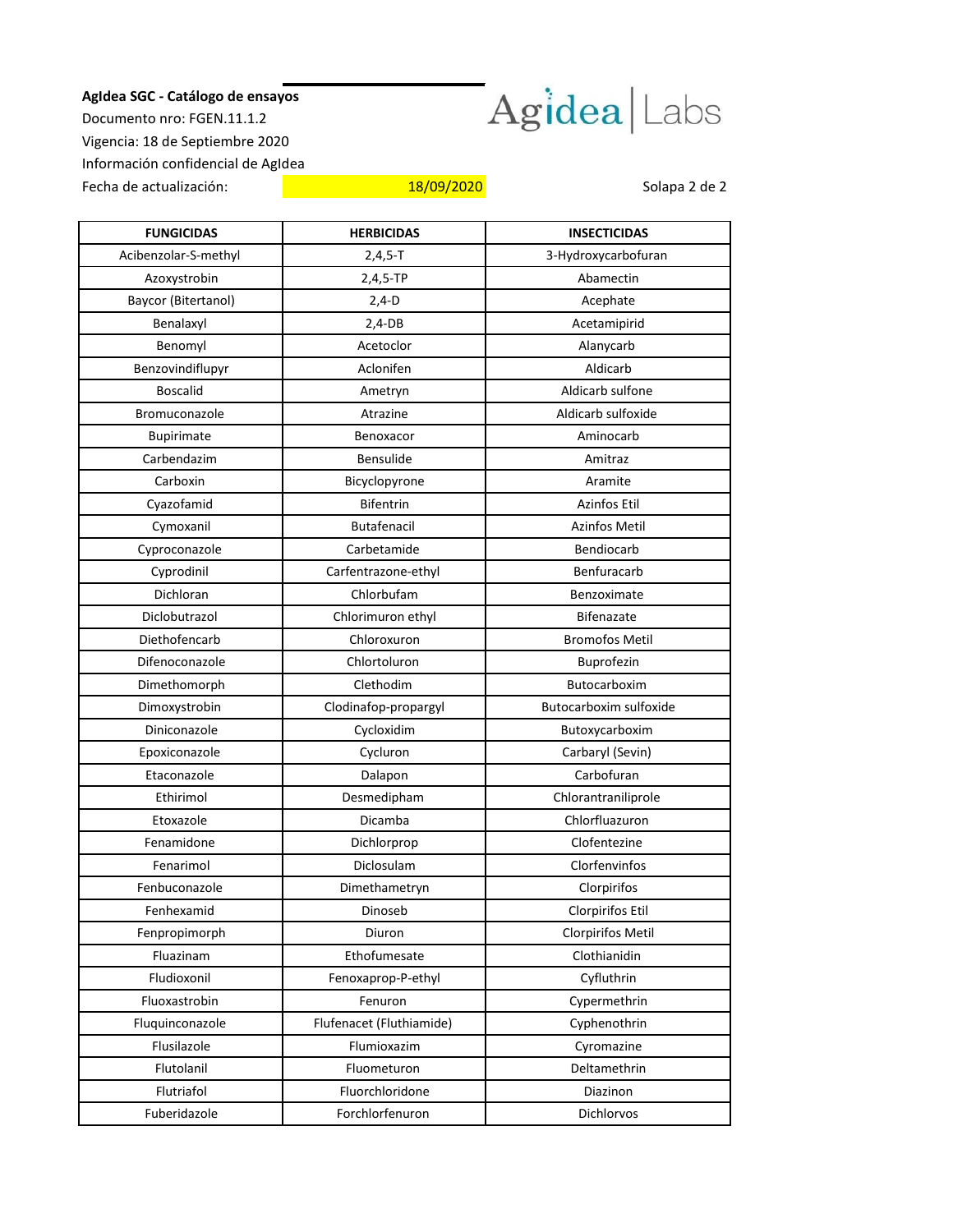| Furalaxyl             | Haloxifop          | Dicrotophos                     |
|-----------------------|--------------------|---------------------------------|
| Hexaconazole          | Imazapic           | Diflubenzuron                   |
| Imazalil              | Imazapyr           | Dimethoate                      |
| Ipconazole            | Imazetapyr         | Dimetoato                       |
| Iprodione             | Isocarbamide       | Dinotefuran                     |
| Iprovalicarb          | Isoproturon        | Dioxacarb                       |
| Kresoxim-methyl       | Linuron            | Disulfoton-sulfone              |
| Mandipropamid         | Maleic Hydrazide   | Doramectin                      |
| Mepanipyrim           | <b>MCPA</b>        | Emamectin-benzoate              |
| Mepronil              | <b>MCPP</b>        | Eprinomectin                    |
| Metalaxyl             | Mefenacet          | Ethiofencarb                    |
| Metconazole           | Mesotrione         | Ethiprole                       |
| Monceren (Pencycuron) | Methabenzthiazuron | Famoxadone                      |
| Myclobutanil          | Methidation        | Fenazaquin                      |
| Nuarimol              | Methoprotryne      | Fenitrotion                     |
| Oxadixyl              | Metobromuron       | Fenobucarb (BPMC)               |
| Oxathiapiproline      | Metolacloro        | Fenoxycarb                      |
| Oxycarboxine          | Metribuzin         | Fenpyroximate                   |
| Penconazole           | Metsulfuron Metil  | Fention                         |
| Picoxystrobin         | Monolinuron        | Fenvalerate                     |
| Prochloraz            | Neburon            | Fipronil                        |
| Procimidona           | Paclobutrazol      | <b>Fipronil Sulfona</b>         |
| Propiconazole (Tilt)  | Pendimethalin      | Flonicamid                      |
| Prothioconazole       | Phenmedipham       | Flubendiamide                   |
| Pydiflumetofen        | Piperophos         | Flufenoxuron                    |
| Pyracarbolid          | Pretilachlor       | Fluxametamide                   |
| Pyraclostrobin        | Prodiamine         | Formetanate HCL                 |
| Pyrimethanil          | Prometon           | Fosalona                        |
| Quinoxyfen            | Prometryne         | Furathiocarb                    |
| Spiroxamine           | Propazine          | Gamacialotrina-Lambdacialotrina |
| <b>TCMTB</b>          | Propham            | Halofenozide                    |
| Tebuconazole          | Pyraflufen-ethyl   | Hexaflumuron                    |
| Tetraconazole         | Saflufenacil       | Hexythiazox                     |
| Thiabendazole         | Secbumeton         | Hydramethylnon                  |
| Thiophanate-methyl    | Siduron            | Imidacloprid                    |
| Triadimefon           | Simazine           | Indoxacarb                      |
| Tricyclazole (Beam)   | Simetryn           | Isocarbophos                    |
| Trifloxystrobin       | Sulfentrazone      | Isoprocarb                      |
| Triflumizole          | Sulfometuron ethyl | Ivermectin                      |
| Triticonazole         | Tebuthiuron        | L-Cyhalothrin                   |
| Zoxamide              | Terbumeton         | Lufenuron                       |
|                       | Terbutryn          | Malation                        |
|                       | Thiazopyr          | Mephosfolan                     |
|                       | Thidiazuron        | Metaflumizone                   |
|                       | Trifluralina       | Methamidophos                   |
|                       |                    | Methiocarb                      |
|                       |                    | Methomyl                        |